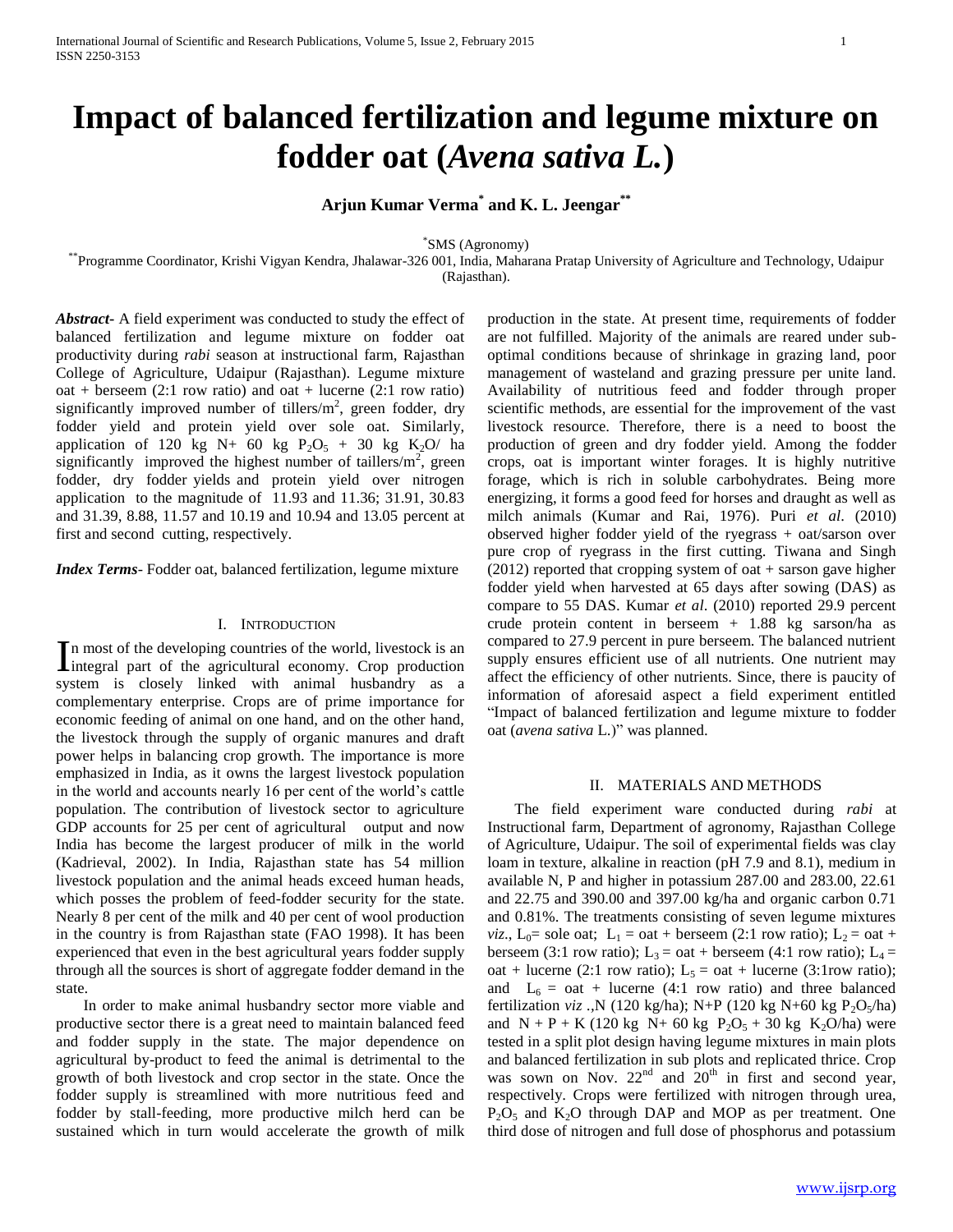were applied in basal application at sowing time and rest  $1/3^{rd}$ nitrogen at first irrigation and treatment  $1/3<sup>rd</sup>$  dose after first cutting. First and second cutting of crop were harvested on January 21 and March 21 during first year and January 21 and March 21 during second year of experimentation, respectively.

#### III. RESULTS AND DISCUSSION

#### *Legume mixture*

 A critical examination of data (Table and Figure 1, 2 and 3) reveals that legume mixture had significant effect on number of tillers/ $m^2$ , green fodder, dry fodder yield, protein content and protein yields over oat at first and second cutting in pooled analysis. The pooled data for the two years show that oat : berseem  $(2.1)$  recorded significantly higher number of tillers/m<sup>2</sup>, green fodder, dry fodder yield, protein content and protein yields amounting to increases of 16.71 and 20.35 and 22.76 and 22.99 and 22.87; 17.87, 21.00 and 19.38; 110.58 and 12.30; 29.95 and 35.60 percent, respectively over sole oat sown. Legume mixture oat + berseem  $(2:1)$  was closely followed by oat + lucerne  $(2:1)$ in pooled analysis and significantly improved the above said parameters over sole oat, respectively. The observed improvement in various characters might be owing to beneficial effect of legumes on cereal as legume fixes nitrogen in the soil through the process of biological nitrogen fixation, which is utilized by the oat and its role in tillering is well established. These findings was corroborating with the findings of Choubey and Prasad (2001).

## *Balanced Fertilization*

 It is evident from the data presented in Table and Figure 1, 2 and 3 reveals that balanced fertilization had significant effect on number of tillers/m<sup>2</sup>, green fodder, dry fodder yields, protein content and its production at both the cuttings in pooled analysis. Application of 100% NPK (120 kg N + 60 kg P<sub>2</sub>O<sub>5</sub> + kg K<sub>2</sub>O/ha) significantly recorded the highest number of tillers/ $m<sup>2</sup>$ , green fodder yield, dry fodder yield and protein yield over N alone and N+P both application in pooled analysis. The corresponding

increases were to the magnitude of 11.90 and 11.36; 31.91, 30.83 and 31.39; 8.88, 11.57 and 10.19 and 10.94 and 13.05 percent in case of number of tillers/ $m^2$ , green fodder yield, dry fodder and protein yield over nitrogen application. Application of  $F_2$ significantly imported the above mentioned traits over N alone during both the years and in pooled analysis. The findings of the present investigation are in corroboration with the findings of Roy and Pradhan (1992) and Jayanthi *et al.* (2002).

#### **REFERENCES**

- [1] Choubey, S. and N.K. Prasad. 2001. Nutrient economy and herbage productivity in oat (Avena sativa) + berseem (Trifolium alexandrinum) intercrop association. Indian J. Agron. 46(3): 445-448.
- [2] Jayanthi, C., P. Malarvizhi, A.K. Fazullah Khan and C. Chinnusamy. 2002. Integrated nutrient management in forate oat (Avena sativa). Indian J. Agron. 47(1): 130-133.
- [3] Kumar, Balwinder, U. S. Tiwana and M. L. Mehra. 2010. Fodder yield and quality as influenced by different seed rates of oats, sarson and rye grass in mixture with berseem. Range Mgmt. & Agroforestry. Symposium issue (A): 9-10.
- [4] Puri, K. P., U. S. Tiwana and D. P. Chaudhary. 2010. Fodder yield and quality of ryegrass grown pure and in mixture with different seed rates of oat and sarson. Indian J. Agron. 55: 282-285.
- [5] Roy, S.K. and A.C. Pradhan. 1992. Forage and grain yield of oat (Avena sativa) as influenced by phosphorus levels and cutting management in soils of West Bengal. Indian J. Agron. 37(4): 823-825.
- [6] Tiwana, U. S. and A. Singh (2012). Effect of oat + sarson mixture on the productivity and quality of fodder mixture and seed yield of oat under different cutting management. Range Mgmt. & Agroforestry 33 (2) : 177- 181.

#### AUTHORS

**First Author** – Arjun Kumar Verma, SMS (Agronomy) **Second Author** – K. L. Jeengar, Programme Coordinator, Krishi Vigyan Kendra, Jhalawar-326 001, India, Maharana Pratap University of Agriculture and Technology, Udaipur (Rajasthan).

| <b>Treatments</b>              | Number of tillers per meter square |                       |  |  |
|--------------------------------|------------------------------------|-----------------------|--|--|
|                                | <b>First cutting</b>               | <b>Second cutting</b> |  |  |
| <b>Legume mixtures:</b>        |                                    |                       |  |  |
| $L_0$                          | 625.8                              | 615.0                 |  |  |
| $L_1$                          | 730.3                              | 740.2                 |  |  |
| $L_2$                          | 717.2                              | 722.1                 |  |  |
| $L_3$                          | 698.4                              | 683.3                 |  |  |
| $L_4$                          | 728.1                              | 728.3                 |  |  |
| $L_5$                          | 707.9                              | 703.3                 |  |  |
| $L_6$                          | 687.3                              | 671.1                 |  |  |
| $CD(P=0.05)$                   | 37.4                               | 40.1                  |  |  |
| <b>Balanced fertilization:</b> |                                    |                       |  |  |
| $F_1$                          | 660.6                              | 657.8                 |  |  |
| F <sub>2</sub>                 | 697.9                              | 694.0                 |  |  |
| $F_3$                          | 739.4                              | 732.5                 |  |  |
| $CD(P=0.05)$                   | 22.4                               | 23.2                  |  |  |

### **Table 1. Effect of legume mixtures and balanced fertilization on number of tillers per meter square of fodder oat (Pooled)**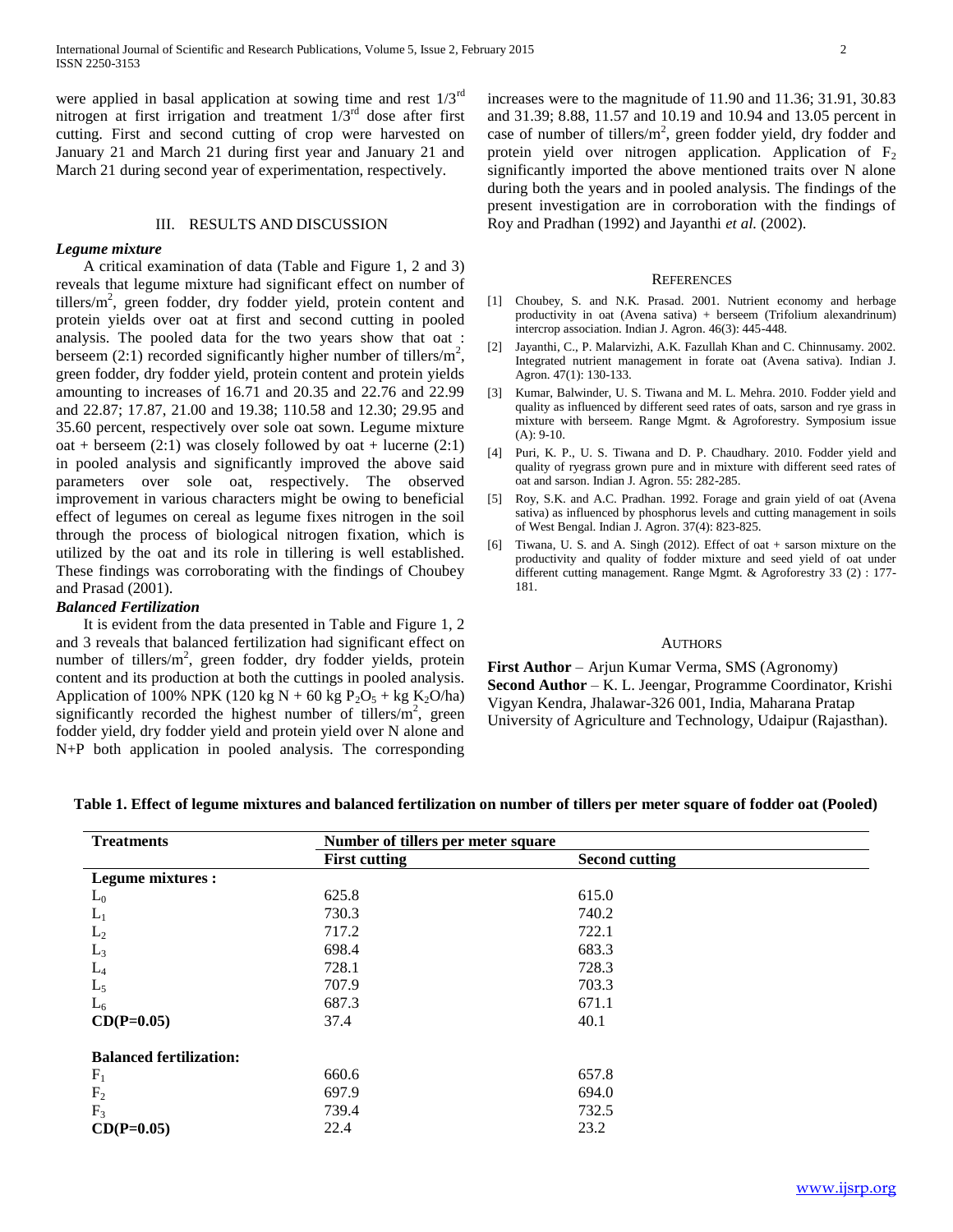

**Figure 1. Effect of legume mixtures and balanced fertilization on number of tillers per meter square of fodder oat (Pooled).**

| Table 2. Effect of legume mixtures and balanced fertilization on green fodder yield and dry matter yield (q/ha) (Pooled) |  |  |  |
|--------------------------------------------------------------------------------------------------------------------------|--|--|--|
|                                                                                                                          |  |  |  |

| <b>Treatments</b>              | <b>Green Fodder Yield</b> |                          |              |                      | Dry matter yield         |              |  |
|--------------------------------|---------------------------|--------------------------|--------------|----------------------|--------------------------|--------------|--|
|                                | <b>First cutting</b>      | <b>Second</b><br>cutting | <b>Total</b> | <b>First cutting</b> | <b>Second</b><br>cutting | <b>Total</b> |  |
| Legume mixtures :              |                           |                          |              |                      |                          |              |  |
| $L_0$                          | 216.14                    | 203.07                   | 419.21       | 39.29                | 37.19                    | 76.48        |  |
| $L_1$                          | 265.33                    | 249.75                   | 515.08       | 46.31                | 45.00                    | 91.30        |  |
| $L_2$                          | 253.50                    | 237.08                   | 490.58       | 42.93                | 41.65                    | 84.61        |  |
| $L_3$                          | 241.55                    | 223.95                   | 465.50       | 42.37                | 40.43                    | 82.80        |  |
| $L_4$                          | 261.21                    | 245.39                   | 506.60       | 45.41                | 43.81                    | 89.22        |  |
| $L_5$                          | 251.22                    | 235.17                   | 486.39       | 43.15                | 41.71                    | 84.86        |  |
| $L_6$                          | 238.17                    | 222.97                   | 461.14       | 40.92                | 39.58                    | 80.50        |  |
| $CD(P=0.05)$                   | 13.521                    | 12.696                   | 25.180       | 2.053                | 1.942                    | 3.890        |  |
| <b>Balanced fertilization:</b> |                           |                          |              |                      |                          |              |  |
| $F_1$                          | 215.90                    | 202.16                   | 418.05       | 41.10                | 39.06                    | 80.16        |  |
| F <sub>2</sub>                 | 239.50                    | 226.52                   | 466.03       | 42.87                | 41.39                    | 84.26        |  |
| $F_3$                          | 284.79                    | 264.48                   | 549.27       | 44.75                | 43.58                    | 88.33        |  |
| $CD(P=0.05)$                   | 7.752                     | 7.296                    | 14.450       | 1.136                | 1.194                    | 2.260        |  |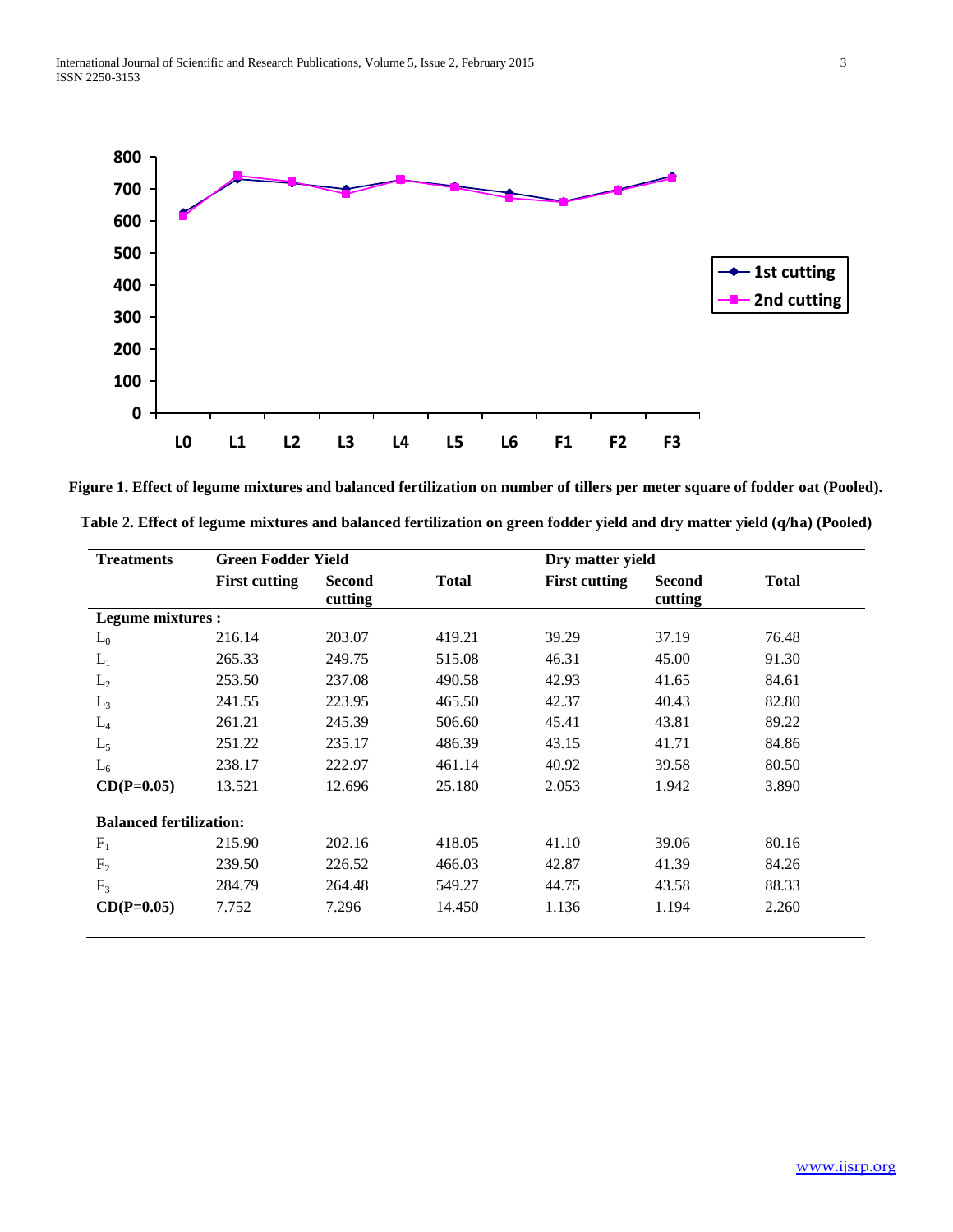

**Figure 2. Effect of legume mixtures and balanced fertilization on green fodder yield and dry matter yield (q/ha) (Pooled). Table 3. Effect of legume mixtures and balanced fertilization on content and production of crude protein of fodder (pooled)**

| <b>Treatments</b>              | Crude protein content (%) |                       | Crude protein production( $\text{Kgha}^{-1}$ ) |                       |  |
|--------------------------------|---------------------------|-----------------------|------------------------------------------------|-----------------------|--|
|                                | <b>First cutting</b>      | <b>Second cutting</b> | <b>First cutting</b>                           | <b>Second cutting</b> |  |
| Legume mixtures :              |                           |                       |                                                |                       |  |
| L <sub>0</sub>                 | 10.11                     | 10.08                 | 398.91                                         | 376.41                |  |
| L1                             | 11.18                     | 11.32                 | 518.39                                         | 510.42                |  |
| L2                             | 10.99                     | 11.00                 | 472.51                                         | 459.62                |  |
| L <sub>3</sub>                 | 10.94                     | 10.95                 | 464.51                                         | 443.61                |  |
| L4                             | 11.09                     | 11.19                 | 504.41                                         | 490.90                |  |
| L <sub>5</sub>                 | 10.99                     | 10.96                 | 475.07                                         | 457.92                |  |
| L <sub>6</sub>                 | 10.93                     | 10.92                 | 447.92                                         | 433.02                |  |
| $CD(P=0.05)$                   | 0.328                     | 0.334                 | 33.339                                         | 31.286                |  |
| <b>Balanced fertilization:</b> |                           |                       |                                                |                       |  |
| F1                             | 10.78                     | 10.84                 | 444.10                                         | 425.08                |  |
| F2                             | 10.92                     | 10.93                 | 469.69                                         | 453.75                |  |
| F <sub>3</sub>                 | 10.97                     | 10.98                 | 492.69                                         | 480.55                |  |
| $CD(P=0.05)$                   | 0.151                     | 0.161                 | 18.002                                         | 18.896                |  |